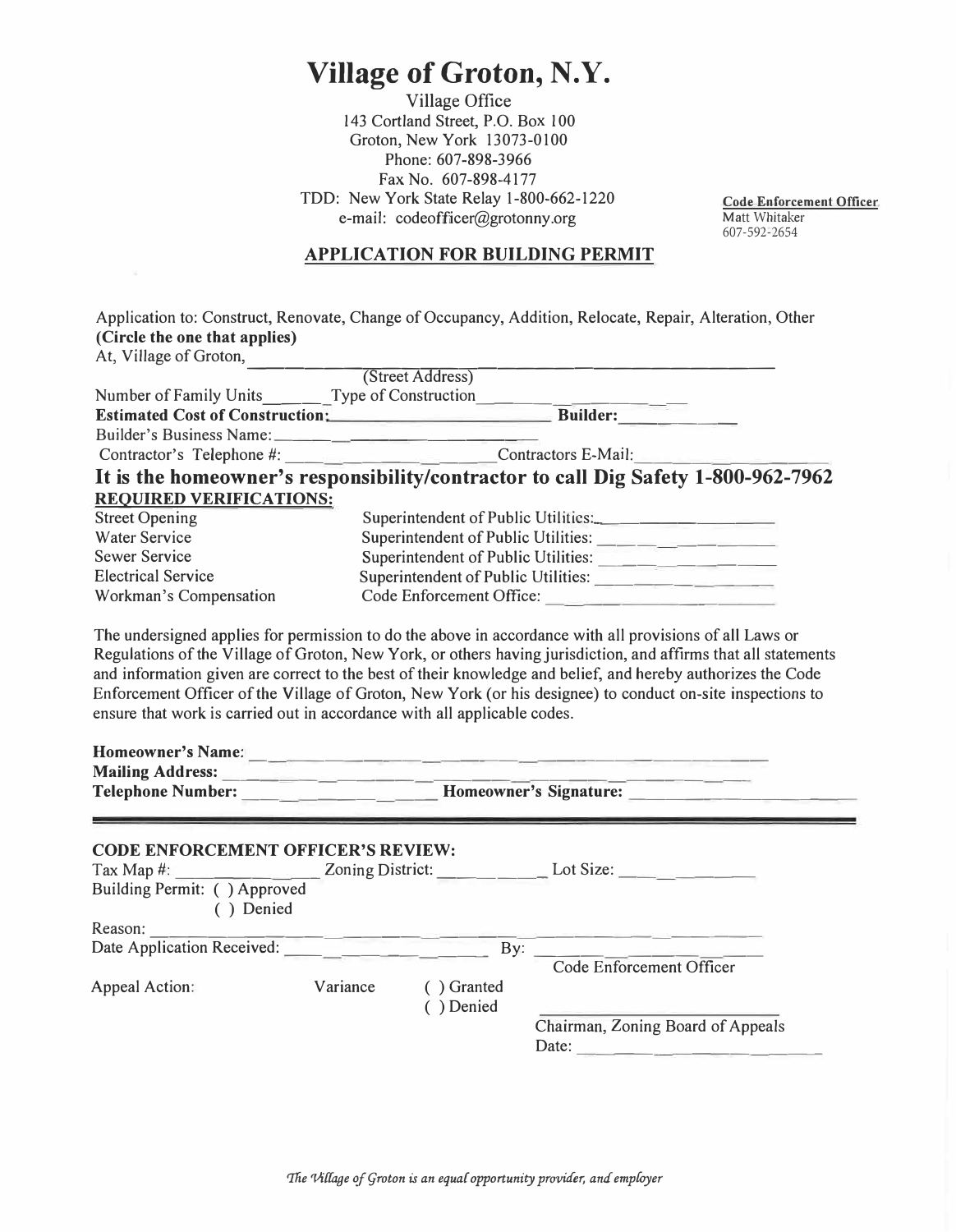This packet contains three forms, which you need to complete before we can process your application. These forms are as follows: Please initial below and return with your building permit application

> Complete all of the information the **application form** and sign where indicated. Please note that this form also contains permission for the Code Enforcement Officer ( or his delegate) to enter your premises for the purposes of conducting the necessary inspections.

It is also necessary for **you** to **provide a sketch** of the lot and the appropriate dimensions, of your proposed construction in **sufficient detail** listing the type of material, to be used to permit evaluation for conformance with the State Uniform Fire and Building Code. This will range from a complete set of plans (including plumbing & electrical) for a new home to a single cross section for a barn or residential garage.

It is necessary for you to **submit proof of Workman's Compensation Insurance** or **Workman's Compensation Board** for authorization to waive this requirement. (returned to us.)

If the purposed construction will require new or revised electrical work, it is necessary to obtain an Electric Service Application form, from the Village Office. 898-3966.

Upon completion of the Electrical work we will need copies of your Electrical Inspection forms.

If you have any questions, I can be reached at 898-3966.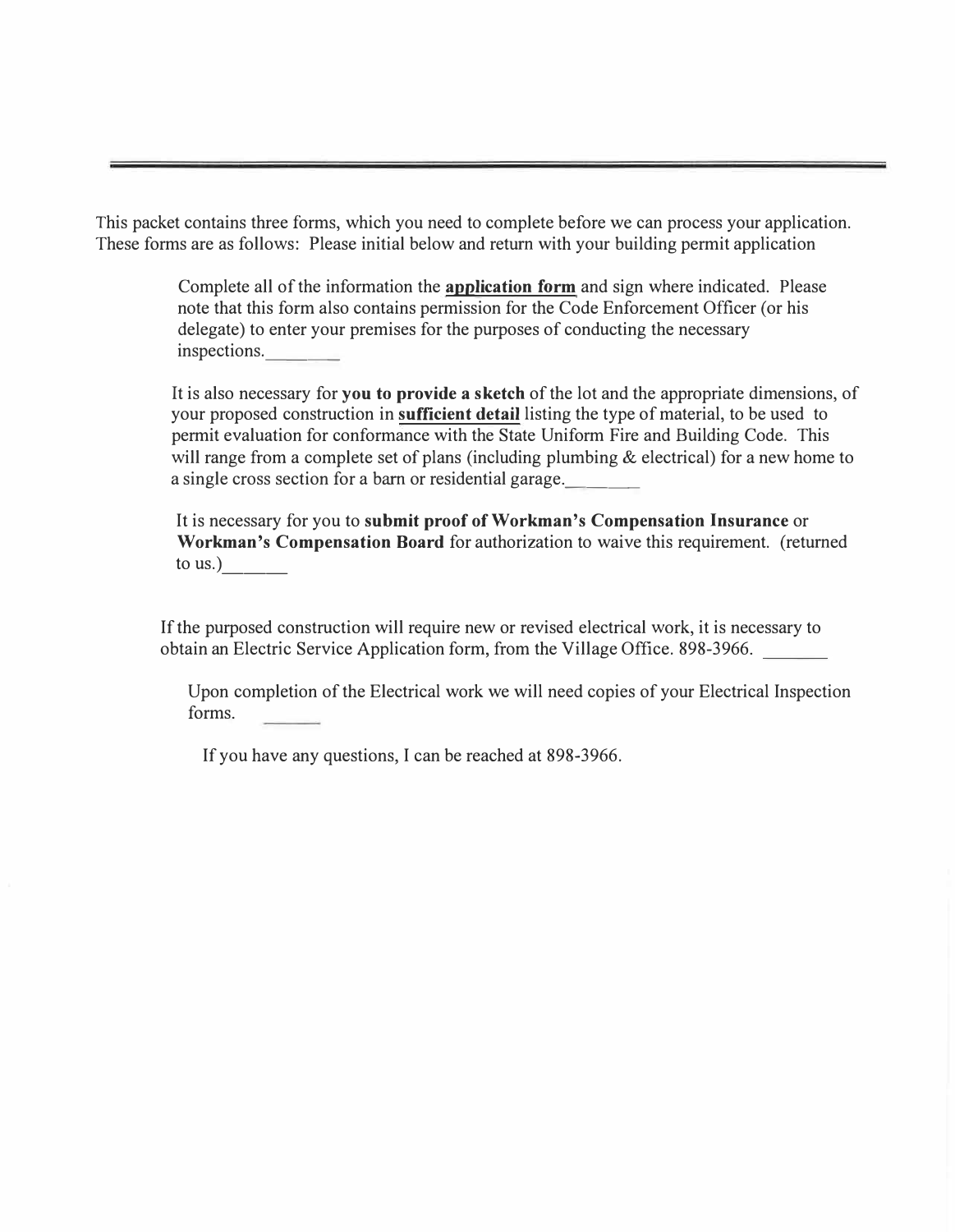Decribe type of work to be done. IE, building a deck, shed, electrical work:

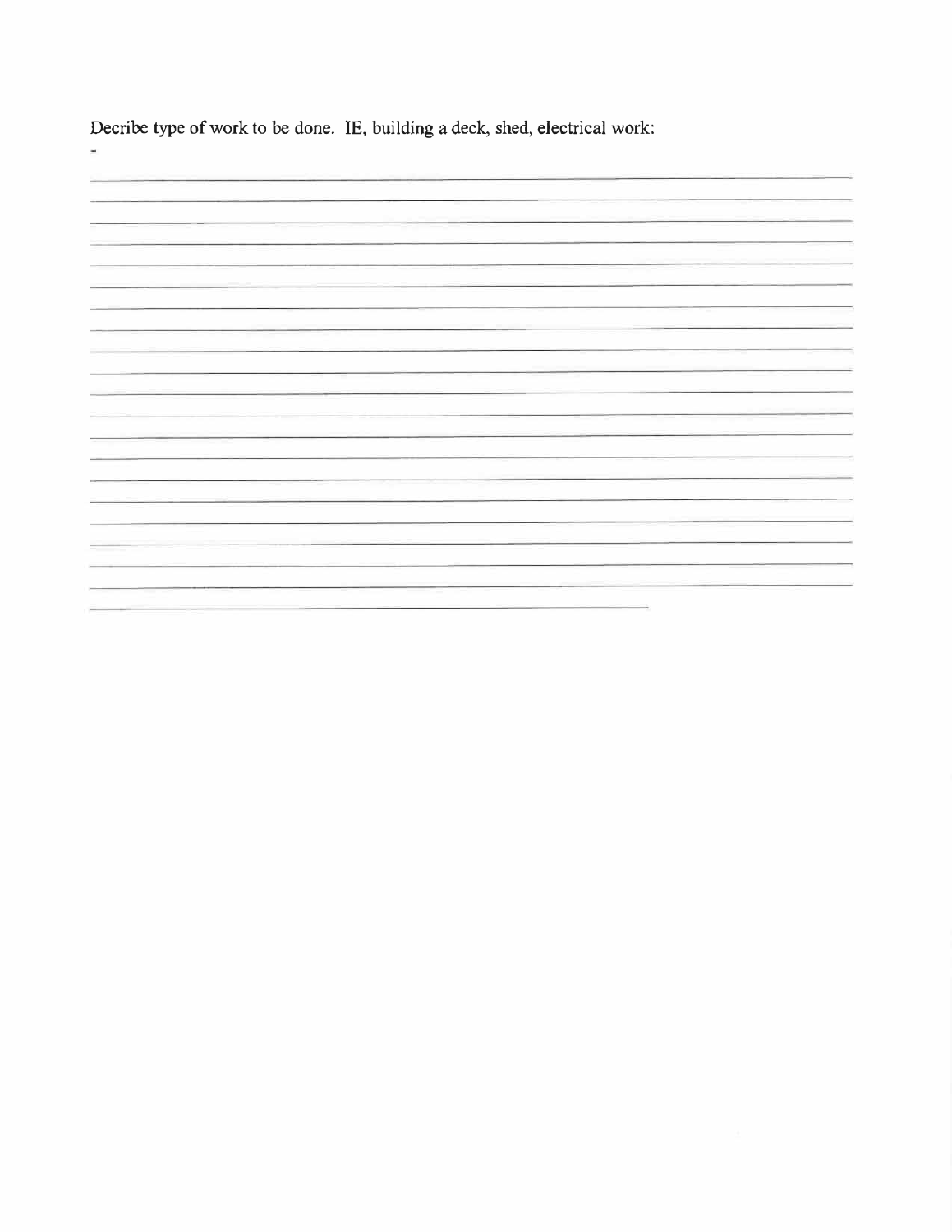## **VILLAGE OF GROTON BUILDING PERMIT FEES**

| <b>Cost of Construction</b> | <b>Permit Fees</b>    |
|-----------------------------|-----------------------|
| \$4000 or Less              | \$25                  |
| More than \$4000            | $$25 + $3$ Per \$1000 |
| Renewal of existing permit  | 50% of original fee   |

| <b>Type of Permit</b>     | Fee                             |
|---------------------------|---------------------------------|
| Demolition                | \$25                            |
| <b>Manufactured Homes</b> | \$40                            |
| <b>Sheds</b>              | \$25                            |
| <b>Special Permit</b>     | Less than 2000 sq. ft. $= $100$ |
|                           | More than 2000 sq. ft. = $$250$ |
| <b>Swimming Pools</b>     | \$50                            |
| Solid Fuel Heating Device | \$50                            |

| <b>Type of Applications</b> | Fee  |
|-----------------------------|------|
| Sign                        | \$25 |
| <b>Boundary Line Change</b> | \$50 |
| <b>Site Plan Review</b>     | \$50 |
| Variance                    | \$50 |

| <b>Subdivisions</b>            | <b>Fees</b>         |
|--------------------------------|---------------------|
| Major                          | $$50 + $20$ per lot |
| Minor                          | $$30 + $20$ per lot |
| Rural                          | $$20 + $20$ per lot |
| Planned Unit Development (PUD) | \$200               |

Effective 9/1/2005